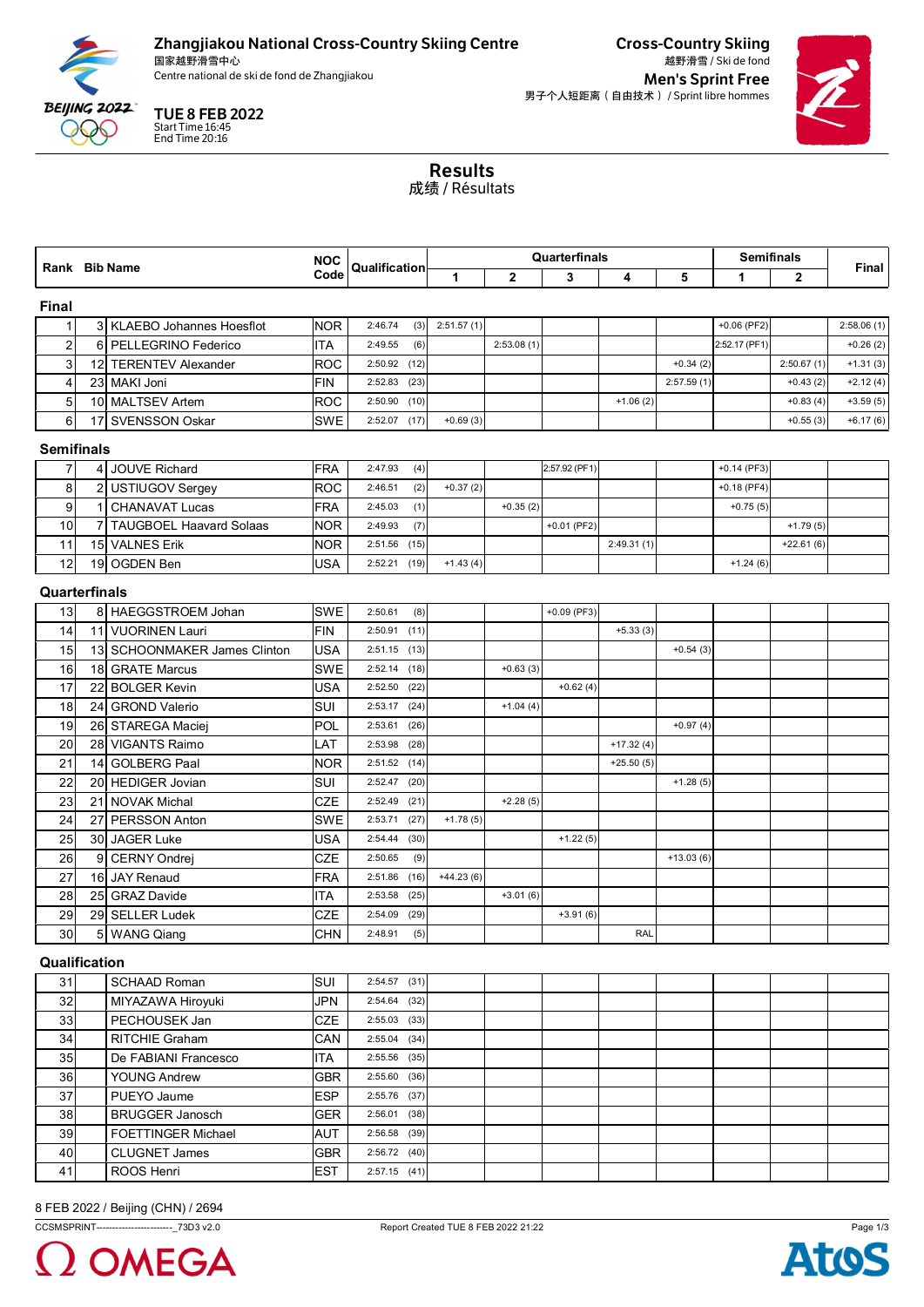

## Zhangjiakou National Cross-Country Skiing Centre

国家越野滑雪中心 Centre national de ski de fond de Zhangjiakou de and the skip of the set of the Men's Sprint Free

TUE 8 FEB 2022 Start Time 16:45 End Time 20:16

Cross-Country Skiing 越野滑雪 / Ski de fond

男子个人短距离(自由技术) / Sprint libre hommes



Results 成绩 / Résultats

|    | Rank Bib Name                   |            |                 | Quarterfinals |   |   |   |   | <b>Semifinals</b> |   |       |
|----|---------------------------------|------------|-----------------|---------------|---|---|---|---|-------------------|---|-------|
|    |                                 | Code       | Qualification   | 1             | 2 | 3 | 4 | 5 | 1                 | 2 | Final |
| 42 | <b>CRV Vili</b>                 | <b>SLO</b> | $2:57.39$ (42)  |               |   |   |   |   |                   |   |       |
| 43 | <b>MOSER Benjamin</b>           | <b>AUT</b> | 2:58.07<br>(43) |               |   |   |   |   |                   |   |       |
| 44 | <b>SIMENC Miha</b>              | <b>SLO</b> | 2:58.14<br>(44) |               |   |   |   |   |                   |   |       |
| 45 | <b>KILP Marko</b>               | <b>EST</b> | 2:58.95<br>(45) |               |   |   |   |   |                   |   |       |
| 46 | PEREKHODA Ruslan                | <b>UKR</b> | 2:59.34<br>(46) |               |   |   |   |   |                   |   |       |
| 47 | POPA Raul Mihai                 | <b>ROU</b> | 2:59.85<br>(47) |               |   |   |   |   |                   |   |       |
| 48 | <b>HIMMA Martin</b>             | <b>EST</b> | 3:00.07<br>(48) |               |   |   |   |   |                   |   |       |
| 49 | <b>VAICIULIS Modestas</b>       | LTU        | 3:01.28<br>(49) |               |   |   |   |   |                   |   |       |
| 50 | <b>BELLINGHAM Phil</b>          | <b>AUS</b> | 3:01.57<br>(50) |               |   |   |   |   |                   |   |       |
| 51 | <b>RASTELLI Maicol</b>          | <b>ITA</b> | 3:02.04<br>(51) |               |   |   |   |   |                   |   |       |
| 52 | <b>CHANLOUNG Mark</b>           | THA        | 3:02.12<br>(52) |               |   |   |   |   |                   |   |       |
| 53 | SHPUNTAU Yahor                  | <b>BLR</b> | 3:02.17<br>(53) |               |   |   |   |   |                   |   |       |
| 54 | <b>LEVEILLE Olivier</b>         | CAN        | 3:02.26<br>(54) |               |   |   |   |   |                   |   |       |
| 55 | <b>VIK Lars Young</b>           | <b>AUS</b> | 3:02.52<br>(55) |               |   |   |   |   |                   |   |       |
| 56 | <b>CYR Antoine</b>              | CAN        | 3:02.59<br>(56) |               |   |   |   |   |                   |   |       |
| 57 | YAMASHITA Haruki                | <b>JPN</b> | 3:02.60<br>(57) |               |   |   |   |   |                   |   |       |
| 58 | <b>BURY Kamil</b>               | POL        | 3:02.73<br>(58) |               |   |   |   |   |                   |   |       |
| 59 | ERIC Strahinja                  | <b>BIH</b> | 3:03.05<br>(59) |               |   |   |   |   |                   |   |       |
| 60 | <b>CIRENZHANDUI</b>             | <b>CHN</b> | 3:03.22<br>(60) |               |   |   |   |   |                   |   |       |
| 61 | <b>HINCKFUSS Hugo</b>           | <b>AUS</b> | 3:04.44<br>(61) |               |   |   |   |   |                   |   |       |
| 62 | VELICHKO Yevgeniy               | KAZ        | 3:04.52<br>(62) |               |   |   |   |   |                   |   |       |
| 63 | de CAMPO Seve                   | <b>AUS</b> | 3:04.81<br>(63) |               |   |   |   |   |                   |   |       |
| 64 | <b>KRASOVSKYI Oleksii</b>       | UKR        | 3:05.52<br>(64) |               |   |   |   |   |                   |   |       |
| 65 | <b>LICEF Miha</b>               | <b>SLO</b> | 3:05.98<br>(65) |               |   |   |   |   |                   |   |       |
| 66 | PUKHKALO Vitaliy                | KAZ        | 3:06.31<br>(66) |               |   |   |   |   |                   |   |       |
| 67 | <b>SHANG Jincai</b>             | <b>CHN</b> | 3:06.52<br>(67) |               |   |   |   |   |                   |   |       |
| 68 | STROLIA Tautvydas               | LTU        | 3:06.76<br>(68) |               |   |   |   |   |                   |   |       |
| 69 | <b>SKENDER Marko</b>            | CRO        | 3:06.86<br>(69) |               |   |   |   |   |                   |   |       |
| 70 | <b>SLOTINS Roberts</b>          | LAT        | 3:07.41<br>(70) |               |   |   |   |   |                   |   |       |
| 71 | <b>SILVA Manex</b>              | <b>BRA</b> | 3:08.64<br>(71) |               |   |   |   |   |                   |   |       |
| 72 | KONYA Adam                      | <b>HUN</b> | $3:09.43$ (72)  |               |   |   |   |   |                   |   |       |
| 73 | <b>IKPEFAN Samuel Uduigowme</b> | <b>NGR</b> | $3:09.57$ (73)  |               |   |   |   |   |                   |   |       |
| 74 | <b>LAMPIC Janez</b>             | <b>SLO</b> | $3:09.95$ (=74) |               |   |   |   |   |                   |   |       |
| 74 | <b>DAL FARRA Franco</b>         | ARG        | $3:09.95$ (=74) |               |   |   |   |   |                   |   |       |
| 76 | de MARRE Thibaut                | <b>BEL</b> | $3:10.66$ (76)  |               |   |   |   |   |                   |   |       |
| 77 | BATMUNKH Achbadrakh             | <b>MGL</b> | $3:11.60$ (77)  |               |   |   |   |   |                   |   |       |
| 78 | PEDERSEN Isak Stianson          | ISL        | $3:11.95$ (78)  |               |   |   |   |   |                   |   |       |
| 79 | LIU Rongsheng                   | <b>CHN</b> | $3:12.14$ (79)  |               |   |   |   |   |                   |   |       |
| 80 | FIRAT Yusuf Emre                | <b>TUR</b> | $3:15.96$ (80)  |               |   |   |   |   |                   |   |       |
| 81 | JEONG Jongwon                   | <b>KOR</b> | $3:16.15$ (81)  |               |   |   |   |   |                   |   |       |
| 82 | <b>KIM Minwoo</b>               | <b>KOR</b> | $3:19.76$ (82)  |               |   |   |   |   |                   |   |       |
| 83 | <b>ANGELIS Apostolos</b>        | <b>GRE</b> | $3:20.87$ (83)  |               |   |   |   |   |                   |   |       |
| 84 | <b>GRBOVIC Aleksandar</b>       | <b>MNE</b> | $3:24.12$ (84)  |               |   |   |   |   |                   |   |       |
| 85 | FERNANDEZ Yonathan Jesus        | CHI        | $3:26.12$ (85)  |               |   |   |   |   |                   |   |       |
| 86 | <b>JADA Stavre</b>              | <b>MKD</b> | 3:29.13(86)     |               |   |   |   |   |                   |   |       |
| 87 | <b>TAWK Elie</b>                | LBN        | $3:47.73$ (87)  |               |   |   |   |   |                   |   |       |
| 88 | <b>QUINTANA Carlos Andres</b>   | COL        | 4:08.66 (88)    |               |   |   |   |   |                   |   |       |

8 FEB 2022 / Beijing (CHN) / 2694